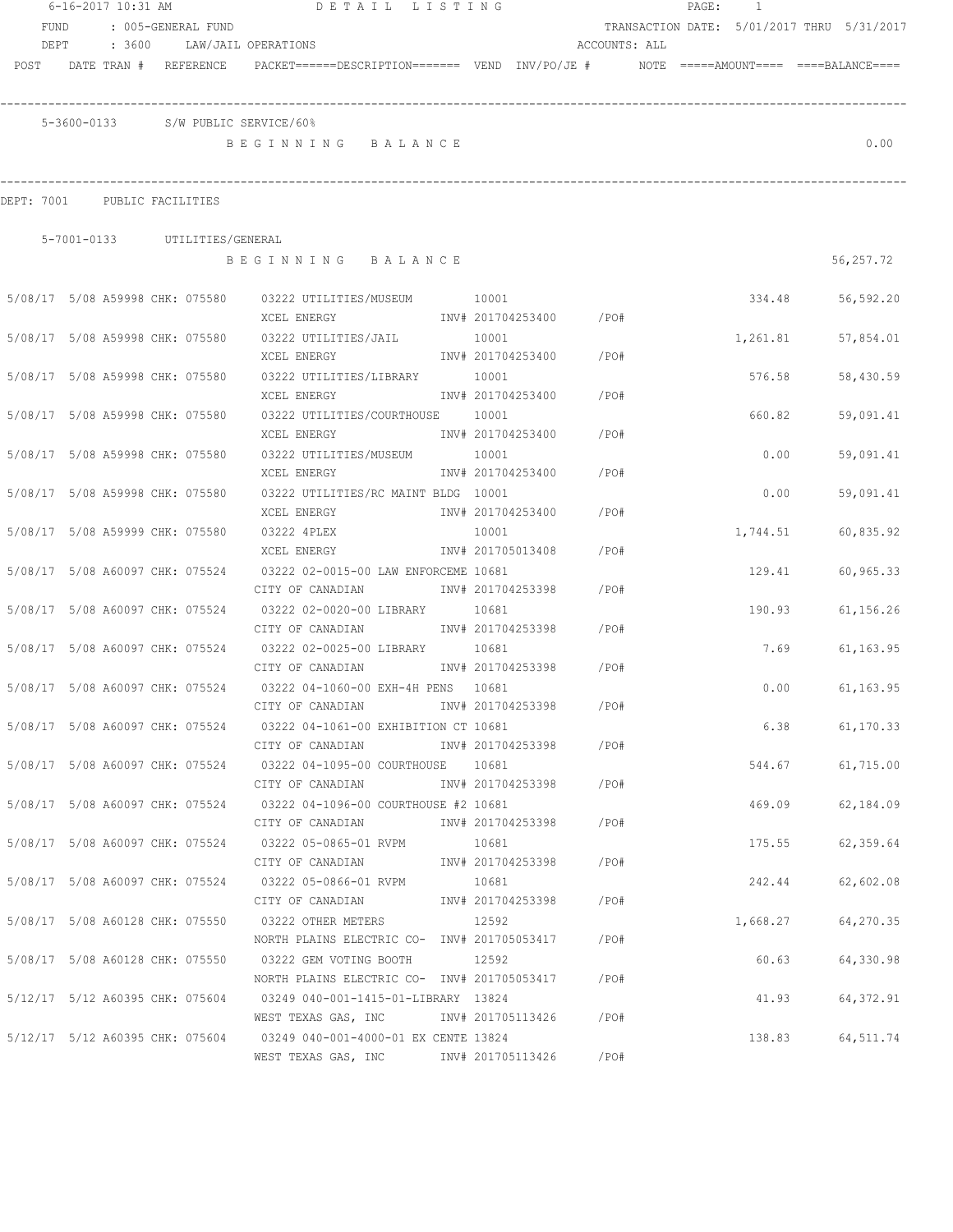|                   | 6-16-2017 10:31 AM         |                    | DETAIL LISTING                                                                                     |     |                         |           |                                                   | PAGE:<br>2 |                                            |
|-------------------|----------------------------|--------------------|----------------------------------------------------------------------------------------------------|-----|-------------------------|-----------|---------------------------------------------------|------------|--------------------------------------------|
| FUND              |                            | : 005-GENERAL FUND |                                                                                                    |     |                         |           |                                                   |            | TRANSACTION DATE: 5/01/2017 THRU 5/31/2017 |
|                   |                            |                    | DEPT : 7001 PUBLIC FACILITIES                                                                      |     |                         |           | ACCOUNTS: ALL                                     |            |                                            |
|                   | POST DATE TRAN # REFERENCE |                    | PACKET======DESCRIPTION========  VEND  INV/PO/JE #          NOTE  =====AMOUNT====  ====BALANCE==== |     |                         |           |                                                   |            |                                            |
|                   |                            |                    | 5/12/17 5/12 A60395 CHK: 075604 03249 040-001-5735-02-MUSEUM 13824                                 |     |                         |           |                                                   |            | 49.19 64,560.93                            |
|                   |                            |                    | WEST TEXAS GAS, INC        INV# 201705113426      /PO#                                             |     |                         |           |                                                   |            |                                            |
|                   |                            |                    | 5/12/17 5/12 A60395 CHK: 075604 03249 040-001-5815-01-BALLPARK 13824                               |     |                         |           |                                                   |            | 25.88<br>64,586.81                         |
|                   |                            |                    | WEST TEXAS GAS, INC        INV# 201705113426     /PO#                                              |     |                         |           |                                                   |            |                                            |
|                   |                            |                    | 5/12/17 5/12 A60395 CHK: 075604 03249 040-001-5810-01-PAVILION 13824                               |     |                         |           |                                                   |            | 65.26<br>64,652.07                         |
|                   |                            |                    | WEST TEXAS GAS, INC      INV# 201705113426     /PO#                                                |     |                         |           |                                                   |            |                                            |
|                   |                            |                    | 5/12/17 5/12 A60395 CHK: 075604 03249 040-001-1405-01 COURTHOU 13824                               |     |                         |           |                                                   |            | 109.29<br>64,761.36                        |
|                   |                            |                    | WEST TEXAS GAS, INC MONTH 201705113426 / PO#                                                       |     |                         |           |                                                   |            |                                            |
|                   |                            |                    | 5/12/17 5/12 A60395 CHK: 075604 03249 040-013-0045-00 CFD MAIN 13824                               |     |                         |           |                                                   | 83.90      | 64,845.26                                  |
|                   |                            |                    | WEST TEXAS GAS, INC MOV# 201705113426 / PO#                                                        |     |                         |           |                                                   |            |                                            |
|                   |                            |                    | ============= MAY ACTIVITY DB: 8,587.54 CR: 0.00 8,587.54                                          |     |                         |           |                                                   |            |                                            |
|                   |                            |                    | ============ ACCOUNT TOTAL DB: 8,587.54 CR: 0.00                                                   |     |                         |           |                                                   |            |                                            |
|                   | DEPT: 7016 CEMETERY        |                    |                                                                                                    |     |                         |           |                                                   |            |                                            |
|                   | 5-7016-0133 UTILITIES      |                    |                                                                                                    |     |                         |           |                                                   |            |                                            |
|                   |                            |                    | BEGINNING BALANCE                                                                                  |     |                         |           |                                                   |            | 68.92                                      |
|                   |                            |                    | 5/08/17 5/08 A59998 CHK: 075580 03222 UTILITIES/CEMETERY 10001                                     |     |                         |           |                                                   |            | 10.27 79.19                                |
|                   |                            |                    |                                                                                                    |     |                         |           |                                                   |            |                                            |
|                   |                            |                    | ============ MAY ACTIVITY DB: 10.27 CR: 0.00                                                       |     |                         |           |                                                   | 10.27      |                                            |
|                   |                            |                    |                                                                                                    |     |                         |           |                                                   |            |                                            |
|                   |                            |                    | $\texttt{-----}$ ============ ACCOUNT TOTAL DB: $10.27$ CR:                                        |     |                         |           | 0.00                                              |            |                                            |
|                   |                            |                    | 000 ERRORS IN THIS REPORT! *-*-*-*-*-*-*-*-*-*-*-*-*-*-                                            |     |                         |           |                                                   |            |                                            |
|                   |                            |                    |                                                                                                    |     |                         |           | ** REPORT TOTALS ** --- DEBITS --- -- CREDITS --- |            |                                            |
|                   |                            |                    | BEGINNING BALANCES:                                                                                |     |                         | 56,326.64 | 0.00                                              |            |                                            |
|                   |                            |                    | REPORTED ACTIVITY:                                                                                 |     |                         | 8,597.81  | 0.00                                              |            |                                            |
|                   |                            |                    | ENDING BALANCES:                                                                                   |     |                         | 64,924.45 | 0.00                                              |            |                                            |
|                   |                            |                    | TOTAL FUND ENDING BALANCE: 64,924.45                                                               |     |                         |           |                                                   |            |                                            |
| FUND: 010-AIRPORT |                            |                    |                                                                                                    |     |                         |           |                                                   |            |                                            |
|                   | DEPT: 7010 AIRPORT         |                    |                                                                                                    |     |                         |           |                                                   |            |                                            |
|                   | 5-7010-0133 UTILITIES      |                    |                                                                                                    |     |                         |           |                                                   |            |                                            |
|                   |                            |                    | BEGINNING BALANCE                                                                                  |     |                         |           |                                                   |            | 3,706.54                                   |
|                   |                            |                    | 5/08/17 5/08 A60342 CHK: 001184 03224 AT&T                                                         |     | 10220                   |           |                                                   |            | 190.39<br>3,896.93                         |
|                   |                            |                    | AT&T                                                                                               |     | INV# 201705053419 / PO# |           |                                                   |            |                                            |
|                   |                            |                    |                                                                                                    |     |                         |           |                                                   |            |                                            |
|                   |                            |                    | 5/08/17 5/08 A60347 CHK: 001188 03224 CITY OF CANADIAN 10681                                       |     |                         |           |                                                   |            | 3.19<br>3,900.12                           |
|                   |                            |                    | CITY OF CANADIAN                                                                                   |     | INV# 201704253397 /PO#  |           |                                                   |            |                                            |
|                   |                            |                    | 5/08/17 5/08 A60349 CHK: 001190 03224 NORTH PLAINS ELECTRIC CO 12592                               |     |                         |           |                                                   |            | 515.86<br>4,415.98                         |
|                   |                            |                    | NORTH PLAINS ELECTRIC CO- INV# 201705053421 / PO#                                                  |     |                         |           |                                                   |            |                                            |
|                   |                            |                    | ============ MAY ACTIVITY DB: 709.44 CR: 0.00                                                      |     |                         |           |                                                   | 709.44     |                                            |
|                   |                            |                    |                                                                                                    | DB: | 709.44 CR:              |           | 0.00                                              |            |                                            |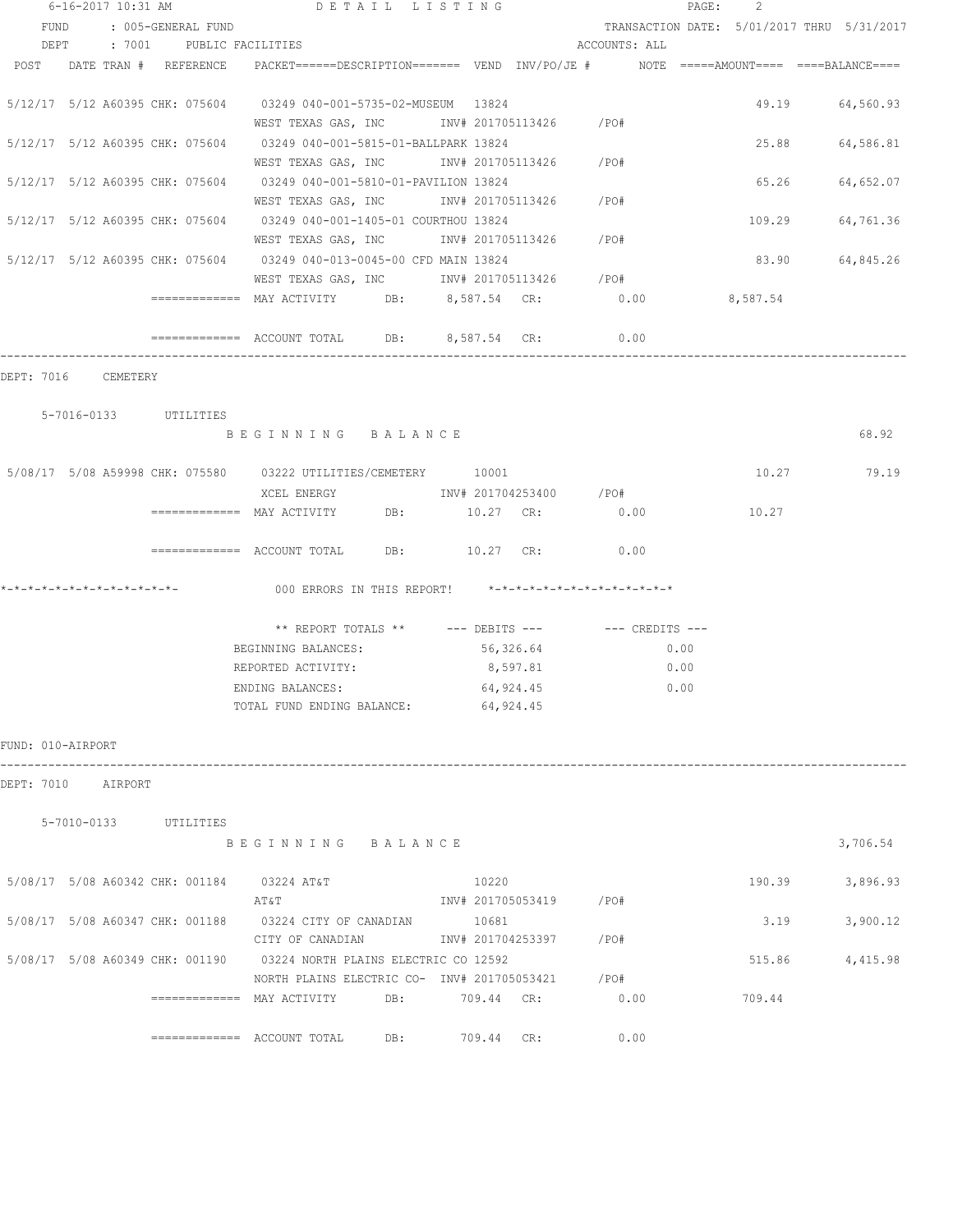|                               |  | 6-16-2017 10:31 AM |                               | DETAIL LISTING                                                                                         |          |               | PAGE: | 3                                          |                 |  |
|-------------------------------|--|--------------------|-------------------------------|--------------------------------------------------------------------------------------------------------|----------|---------------|-------|--------------------------------------------|-----------------|--|
| FUND : 010-AIRPORT            |  |                    |                               |                                                                                                        |          |               |       | TRANSACTION DATE: 5/01/2017 THRU 5/31/2017 |                 |  |
| DEPT : 7010 AIRPORT           |  |                    |                               |                                                                                                        |          | ACCOUNTS: ALL |       |                                            |                 |  |
|                               |  |                    | POST DATE TRAN # REFERENCE    | PACKET======DESCRIPTION======= VEND INV/PO/JE #    NOTE =====AMOUNT==== ====BALANCE====                |          |               |       |                                            |                 |  |
|                               |  |                    |                               | 000 ERRORS IN THIS REPORT! *-*-*-*-*-*-*-*-*-*-*-*-*-*-                                                |          |               |       |                                            |                 |  |
|                               |  |                    |                               |                                                                                                        |          |               |       |                                            |                 |  |
|                               |  |                    |                               | ** REPORT TOTALS ** --- DEBITS --- -- CREDITS ---                                                      |          |               |       |                                            |                 |  |
|                               |  |                    |                               | BEGINNING BALANCES:                                                                                    | 3,706.54 | 0.00          |       |                                            |                 |  |
|                               |  |                    |                               | REPORTED ACTIVITY:                                                                                     | 709.44   | 0.00          |       |                                            |                 |  |
|                               |  |                    |                               | ENDING BALANCES:<br>TOTAL FUND ENDING BALANCE: 4,415.98                                                | 4,415.98 | 0.00          |       |                                            |                 |  |
|                               |  |                    | FUND: 011-ROAD & BRIDGE PCT 1 |                                                                                                        |          |               |       |                                            |                 |  |
|                               |  |                    | DEPT: 4011 ROAD & BRIDGE 1    |                                                                                                        |          |               |       |                                            |                 |  |
|                               |  |                    | 5-4011-0133 UTILITIES/PCT 1   |                                                                                                        |          |               |       |                                            |                 |  |
|                               |  |                    |                               | BEGINNING BALANCE                                                                                      |          |               |       |                                            | 1,723.11        |  |
|                               |  |                    |                               | 5/08/17 5/08 A60098 CHK: 075524 03222 PCT 1 BARN                                                       | 10681    |               |       |                                            | 3.19 1,726.30   |  |
|                               |  |                    |                               | CITY OF CANADIAN                INV# 201704253399         /PO#                                         |          |               |       |                                            |                 |  |
|                               |  |                    |                               | 5/08/17 5/08 A60128 CHK: 075550 03222 PCT 1                                                            | 12592    |               |       |                                            | 145.22 1,871.52 |  |
|                               |  |                    |                               | NORTH PLAINS ELECTRIC CO- INV# 201705053417 / PO#                                                      |          |               |       |                                            |                 |  |
|                               |  |                    |                               | 5/12/17 5/12 A60395 CHK: 075604 03249 040-001-3995-01-PCT 1 BA 13824                                   |          |               |       |                                            | 69.40 1,940.92  |  |
|                               |  |                    |                               | WEST TEXAS GAS, INC        INV# 201705113426     /PO#<br>============ MAY ACTIVITY DB: 217.81 CR: 0.00 |          |               |       | 217.81                                     |                 |  |
|                               |  |                    |                               | ============= ACCOUNT TOTAL DB: 217.81 CR:                                                             |          | 0.00          |       |                                            |                 |  |
|                               |  |                    |                               |                                                                                                        |          |               |       |                                            |                 |  |
|                               |  |                    |                               | 000 ERRORS IN THIS REPORT! *-*-*-*-*-*-*-*-*-*-*-*-*-*-                                                |          |               |       |                                            |                 |  |
|                               |  |                    |                               | ** REPORT TOTALS ** --- DEBITS --- -- -- CREDITS ---                                                   |          |               |       |                                            |                 |  |
|                               |  |                    |                               | BEGINNING BALANCES:                                                                                    | 1,723.11 | 0.00          |       |                                            |                 |  |
|                               |  |                    |                               | REPORTED ACTIVITY:                                                                                     | 217.81   | 0.00          |       |                                            |                 |  |
|                               |  |                    |                               | ENDING BALANCES:                                                                                       | 1,940.92 | 0.00          |       |                                            |                 |  |
|                               |  |                    |                               | TOTAL FUND ENDING BALANCE: 1,940.92                                                                    |          |               |       |                                            |                 |  |
| FUND: 012-ROAD & BRIDGE PCT 2 |  |                    |                               |                                                                                                        |          |               |       |                                            |                 |  |
|                               |  |                    | DEPT: 4012 ROAD & BRIDGE 2    |                                                                                                        |          |               |       |                                            |                 |  |
|                               |  |                    | 5-4012-0133 UTILITIES/PCT 2   |                                                                                                        |          |               |       |                                            |                 |  |
|                               |  |                    |                               | BEGINNING BALANCE                                                                                      |          |               |       |                                            | 1,262.32        |  |
|                               |  |                    |                               | 5/08/17 5/08 A60128 CHK: 075550 03222 PCT 2                                                            | 12592    |               |       |                                            | 85.18 1,347.50  |  |
|                               |  |                    |                               | NORTH PLAINS ELECTRIC CO- INV# 201705053417 / PO#                                                      |          |               |       |                                            |                 |  |
|                               |  |                    |                               | ============= MAY ACTIVITY DB: 05.18 CR:                                                               |          | 0.00          |       | 85.18                                      |                 |  |
|                               |  |                    |                               | $\overline{\phantom{1}}$ ============= ACCOUNT TOTAL DB: 85.18 CR:                                     |          | 0.00          |       |                                            |                 |  |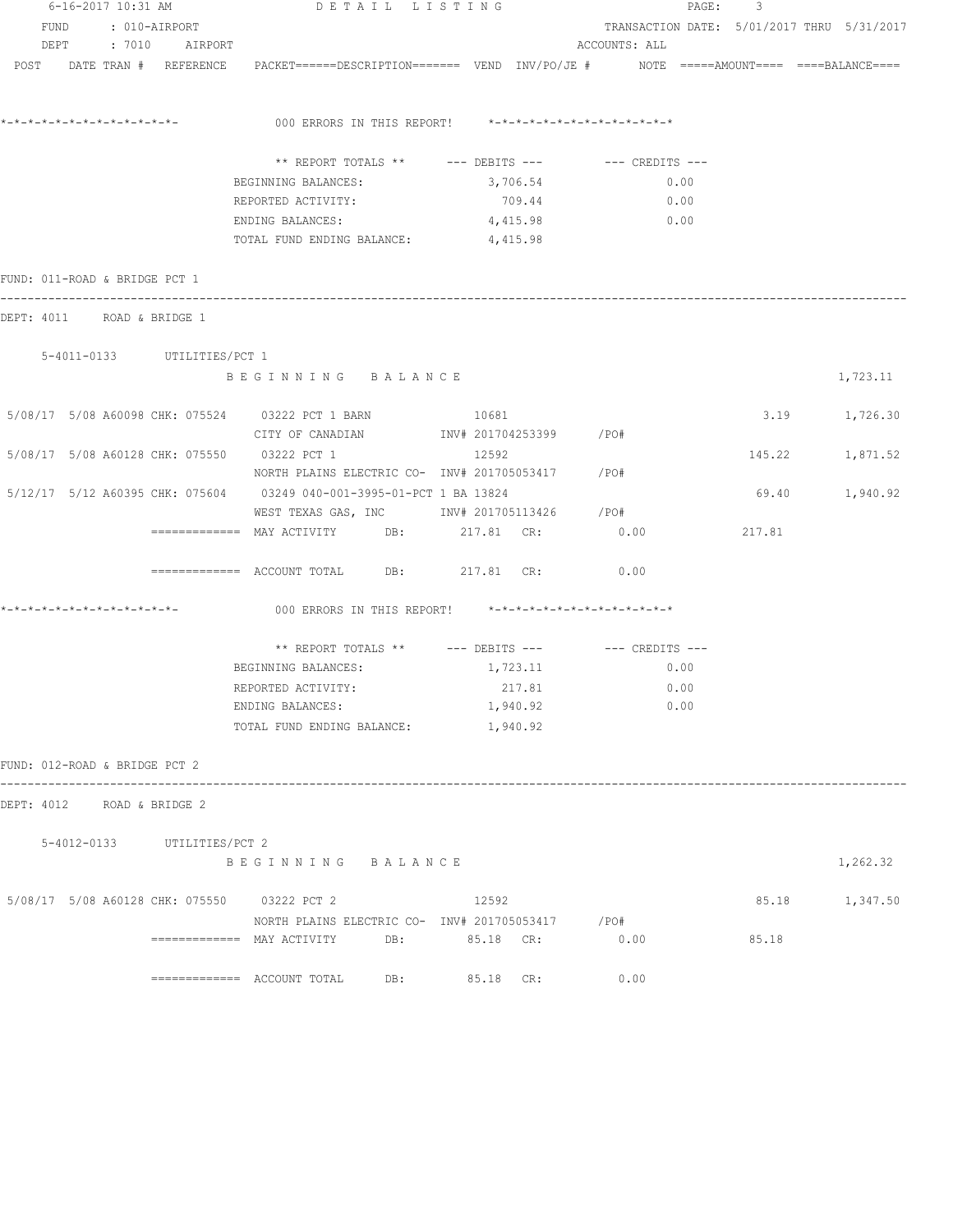| 6-16-2017 10:31 AM                          |                                | DETAIL LISTING                            |                                                                                                                |                                                  | PAGE: 4 |                 |  |  |  |
|---------------------------------------------|--------------------------------|-------------------------------------------|----------------------------------------------------------------------------------------------------------------|--------------------------------------------------|---------|-----------------|--|--|--|
|                                             | FUND : 012-ROAD & BRIDGE PCT 2 |                                           |                                                                                                                | TRANSACTION DATE: 5/01/2017 THRU 5/31/2017       |         |                 |  |  |  |
|                                             | DEPT : 4012 ROAD & BRIDGE 2    |                                           |                                                                                                                | ACCOUNTS: ALL                                    |         |                 |  |  |  |
|                                             |                                |                                           | POST DATE TRAN # REFERENCE PACKET======DESCRIPTION======= VEND INV/PO/JE # NOTE =====AMOUNT==== ===BALANCE==== |                                                  |         |                 |  |  |  |
|                                             |                                |                                           | 000 ERRORS IN THIS REPORT! *-*-*-*-*-*-*-*-*-*-*-*-*-*-                                                        |                                                  |         |                 |  |  |  |
|                                             |                                |                                           |                                                                                                                |                                                  |         |                 |  |  |  |
|                                             |                                |                                           | ** REPORT TOTALS ** --- DEBITS --- -- -- CREDITS ---                                                           |                                                  |         |                 |  |  |  |
|                                             |                                | BEGINNING BALANCES:                       | 1,262.32                                                                                                       | 0.00                                             |         |                 |  |  |  |
|                                             |                                | REPORTED ACTIVITY:                        | 85.18                                                                                                          | 0.00                                             |         |                 |  |  |  |
|                                             |                                | ENDING BALANCES:                          | 1,347.50                                                                                                       | $\begin{array}{ccc} & & 0 \\ \hline \end{array}$ |         |                 |  |  |  |
|                                             |                                | TOTAL FUND ENDING BALANCE: 1,347.50       |                                                                                                                |                                                  |         |                 |  |  |  |
| FUND: 013-ROAD & BRIDGE PCT 3               |                                |                                           |                                                                                                                |                                                  |         |                 |  |  |  |
| DEPT: 4013 ROAD & BRIDGE 3                  |                                |                                           |                                                                                                                |                                                  |         |                 |  |  |  |
|                                             | 5-4013-0133 UTILITIES/PCT 3    |                                           |                                                                                                                |                                                  |         |                 |  |  |  |
|                                             |                                | BEGINNING BALANCE                         |                                                                                                                |                                                  |         | 1,532.18        |  |  |  |
| 5/08/17 5/08 A60128 CHK: 075550 03222 PCT 3 |                                |                                           | 12592                                                                                                          |                                                  |         | 124.99 1,657.17 |  |  |  |
|                                             |                                |                                           | NORTH PLAINS ELECTRIC CO- INV# 201705053417 / PO#                                                              |                                                  |         |                 |  |  |  |
|                                             |                                |                                           | ============ MAY ACTIVITY DB: 124.99 CR: 0.00                                                                  |                                                  | 124.99  |                 |  |  |  |
|                                             |                                |                                           | ============ ACCOUNT TOTAL DB: 124.99 CR: 0.00                                                                 |                                                  |         |                 |  |  |  |
|                                             |                                |                                           | 000 ERRORS IN THIS REPORT! *-*-*-*-*-*-*-*-*-*-*-*-*-*-                                                        |                                                  |         |                 |  |  |  |
|                                             |                                |                                           | ** REPORT TOTALS ** --- DEBITS --- -- -- CREDITS ---                                                           |                                                  |         |                 |  |  |  |
|                                             |                                | BEGINNING BALANCES:                       | 1,532.18                                                                                                       | 0.00                                             |         |                 |  |  |  |
|                                             |                                | REPORTED ACTIVITY:                        | 124.99                                                                                                         | 0.00                                             |         |                 |  |  |  |
|                                             |                                | ENDING BALANCES:                          | 1,657.17                                                                                                       | 0.00                                             |         |                 |  |  |  |
|                                             |                                | TOTAL FUND ENDING BALANCE: 1,657.17       |                                                                                                                |                                                  |         |                 |  |  |  |
| FUND: 014-ROAD & BRIDGE PCT 4               |                                |                                           |                                                                                                                |                                                  |         |                 |  |  |  |
| DEPT: 4014 ROAD & BRIDGE 4                  |                                |                                           |                                                                                                                |                                                  |         |                 |  |  |  |
|                                             | 5-4014-0133 UTILITIES/PCT 4    |                                           |                                                                                                                |                                                  |         |                 |  |  |  |
|                                             |                                | BEGINNING BALANCE                         |                                                                                                                |                                                  |         | 1,687.89        |  |  |  |
| 5/08/17 5/08 A60128 CHK: 075550 03222 PCT 4 |                                |                                           | 12592                                                                                                          |                                                  |         | 328.38 2,016.27 |  |  |  |
|                                             |                                |                                           | NORTH PLAINS ELECTRIC CO- INV# 201705053417 / PO#                                                              |                                                  |         |                 |  |  |  |
|                                             |                                | ============= MAY ACTIVITY DB: 328.38 CR: |                                                                                                                | 0.00                                             | 328.38  |                 |  |  |  |
|                                             |                                |                                           | 328.38 CR:                                                                                                     | 0.00                                             |         |                 |  |  |  |